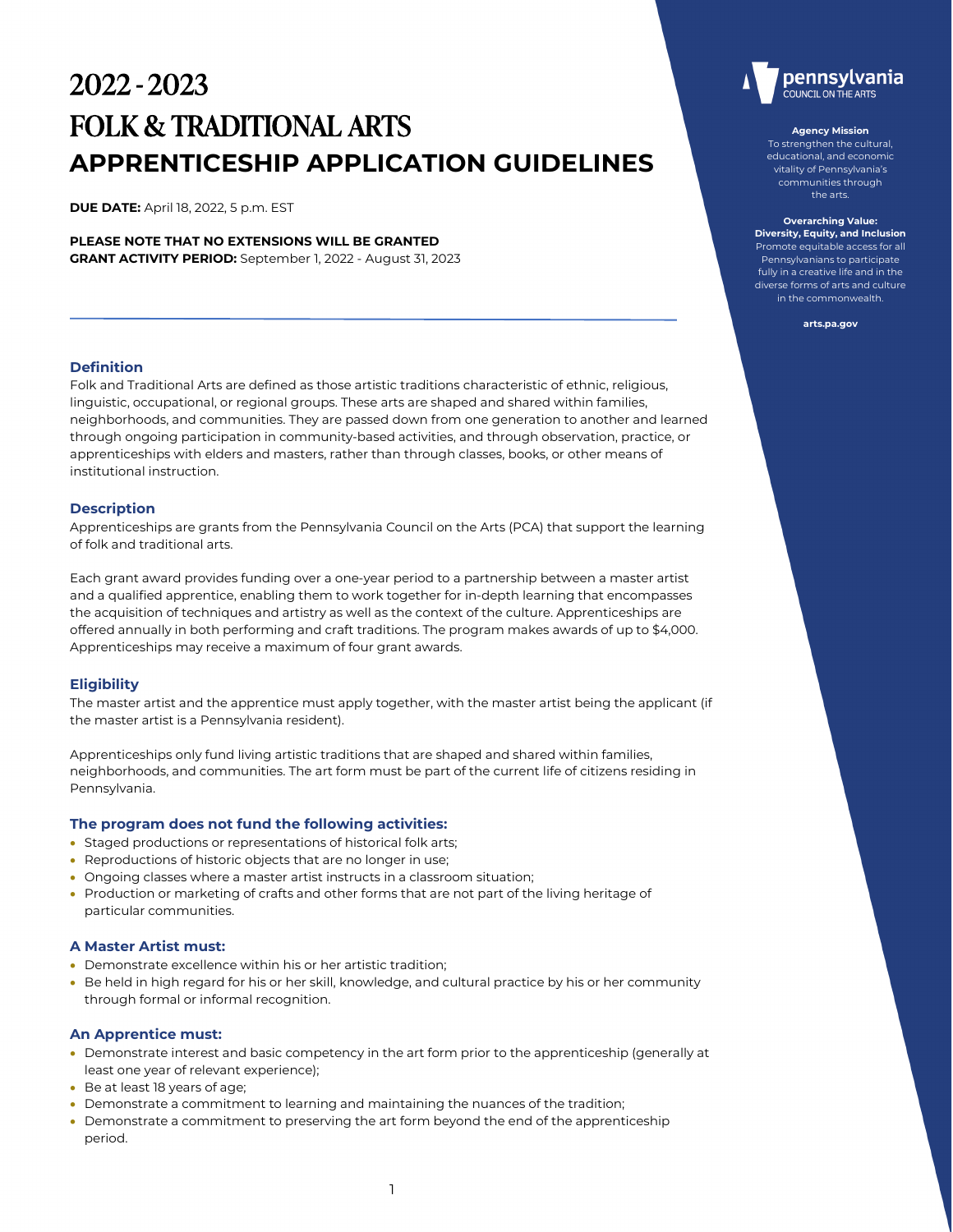## **Pennsylvania Residency Requirement**

Apprentices must be domiciled (living at a permanent legal residence) in Pennsylvania for at least two years prior to the application deadline. Master artists may be from outside Pennsylvania if there is no suitable master living in the commonwealth. In such an event, the apprentice will be the applicant.

## **2022-2023 Apprenticeship Timeline**

| February 2022             | Guidelines Distributed                                                |
|---------------------------|-----------------------------------------------------------------------|
| February-April 2022       | Grant workshops/Technical Assistance activities provided by Folk Arts |
|                           | Partners                                                              |
| April 18, 2022            | Application Deadline (via email or postmarked)                        |
| <b>June 2022</b>          | <b>Application Review Panel</b>                                       |
| <b>July 2022</b>          | Action on Panel Recommendations by PCA Council                        |
| August 2022               | <b>Applicants Notified</b>                                            |
| September 1, 2022         | Apprenticeship program period begins (pending state budget approval)  |
| <b>August 31, 2023</b>    | Apprenticeship program period ends                                    |
| <b>September 30, 2023</b> | Apprenticeship Final Report Deadline                                  |

## **Review Criteria**

The review panel uses the four criteria below to assess applications. Evidence of meeting the criteria must be found in the application narrative, apprenticeship work plan, budget information, and support materials.

| <b>Master Artist(s)</b>   | Cultural background, training, technical ability, and knowledge of the art<br>form. (25 points)                                                      |
|---------------------------|------------------------------------------------------------------------------------------------------------------------------------------------------|
| Apprentice Artist(s)      | Cultural background, basic competency in art form, and commitment to<br>maintaining the art form. (25 points)                                        |
| Quality of Work Plan      | Including appropriateness of proposed goals, learning approach,<br>appropriate budget, and schedule. (25 points)                                     |
| <b>Prospective Impact</b> | Of the apprenticeship on the preservation and development of the art form<br>within the cultural community as defined by the applicants. (25 points) |

**NOTE: Applications for second or subsequent year apprenticeships must demonstrate what the apprentice learned in the first or prior year(s), as well as clearly define what new skills or repertoire will be learned in the second or subsequent year.**

Preference is given to apprenticeships with a Pennsylvania master artist, but master artists from outside the state may be sought if no suitable master artist in the tradition is available within Pennsylvania. Applications for apprenticeships in folk and traditional arts that have only a few remaining master artists are especially encouraged.

## **How to Apply**

Before completing the application, the master artist and apprentice must talk through their ideas for the apprenticeship and arrive at a clear understanding of what is to take place and why. The application form and required attachments are essential in guiding your discussion.

## **Application Form Instructions**

The application must be completed by the apprentice and master artist together. Funds will be awarded to the master artist unless he or she does not reside in Pennsylvania, in which case, the apprentice artist will receive the funds.

The applicants will answer questions about their artistic traditions and communities, the project's impact on the community, and supply work sample descriptions and a budget for how the award will be spent.

## **Application Support Materials**

Along with the application form, applicants must submit an apprenticeship work plan, an artist statement from each artist, and work samples from each artist. This supporting material provides evidence of the master artist's and apprentice's skills. Failure to include any of these materials may result in the application being rejected.



#### **Agency Mission**

To strengthen the cultural, educational, and economic vitality of Pennsylvania's communities through the arts.

**Overarching Value: Diversity, Equity, and Inclusion** Promote equitable access for all Pennsylvanians to participate fully in a creative life and in the diverse forms of arts and culture in the commonwealth.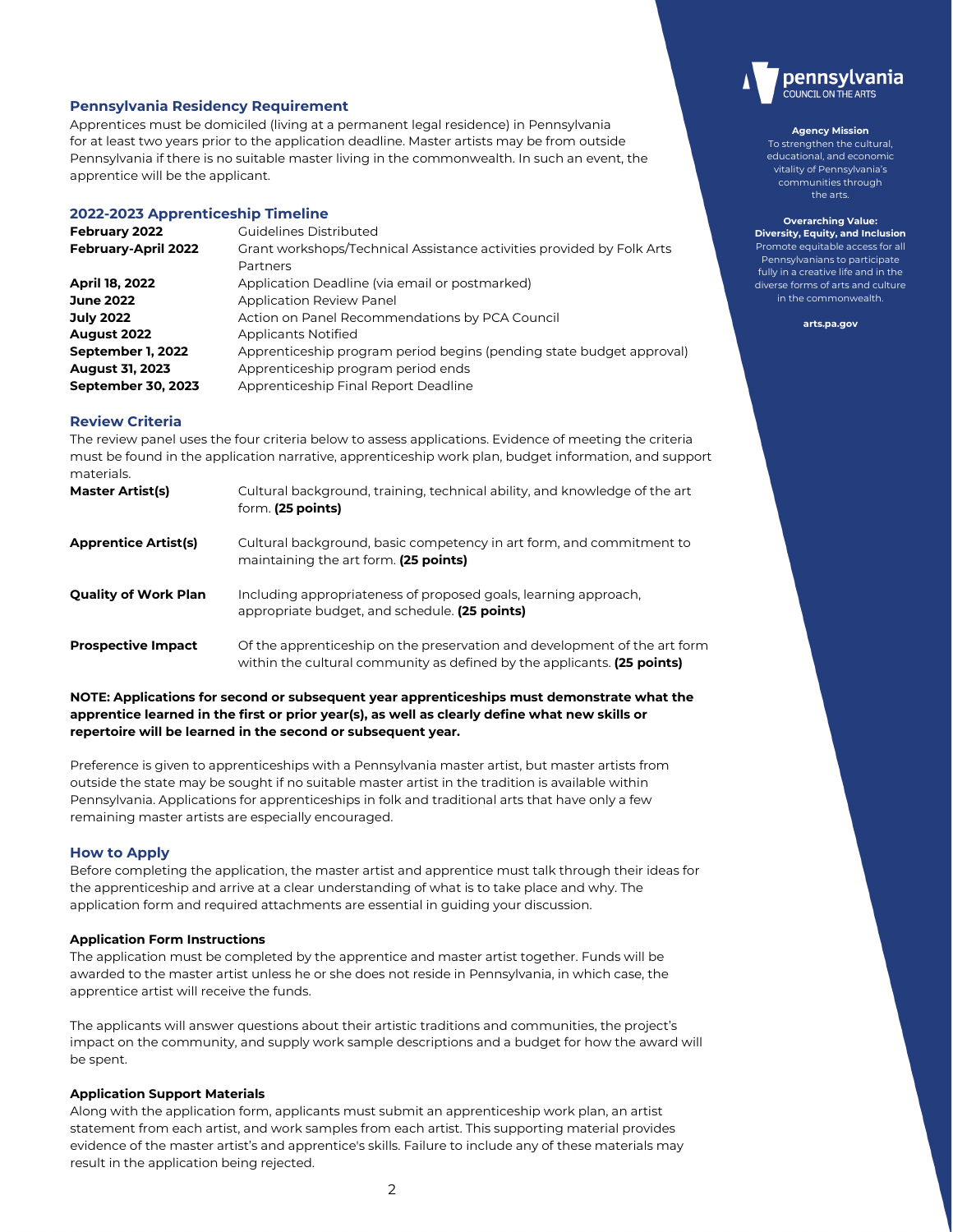## **Work Sample Requirements**

For both Master Artist and Apprentice: Applicants are urged to submit work examples of the most recent date and highest quality available, that present the work to its best advantage for evaluation by the panel.

## **Work Sample Descriptions**

Please clearly identify the artist(s). Information about each work sample must be provided in the format listed below and must clearly identify whether the sample is from the master artist or the apprentice artist.

**When possible, please submit your work samples electronically.** This may be done as an email attachment or as a link to an online site such as YouTube, a personal website, or a link to a cloud sharing site such as DropBox or Google Drive. Please contact Dana Payne, Director-DEI Initiatives, Diverse Cultures & Heritage, with any questions about this process. Generally, work should have been completed within the past five years.

## **For Audio or Video Work Samples:**

- Assign a number [1, 2, 3...] to each sample. Make certain it matches the order indicated on the work sample case;
- Artist name;
- Master/Apprentice (indicate which artist is represented);
- Title of work(s):
- Media format: online links, CD/DVD track number, etc...;
- Length of work(s) and where the panel should start reviewing;
- Additional information about the work, including artist's role in the development of work, location(s) and date(s) recorded, artistic style, form, content, and/or process. Please include any contextual information that will help the review panel understand your work.

## **Audio and/or Video Samples:**

- Individual samples should not exceed 10 minutes;
- If sending in a physical CD or DVD, submit two copies of the same disc.

## **For Image Work Samples:**

- Please submit up to 10 images per individual;
- Assign a number [1, 2, 3...] to each sample. Make certain it matches the order indicated on said media.
- Include a description of the work, including context, materials, size date completed, and any additional information about the work necessary for the review panel to understand the work.

## **Draft Review**

If you would like feedback on your application prior to submission, prior to **April 11, 2022**, please contact your Regional Folk Arts Partner or Dana Payne, Director-DEI Initiatives, Diverse Cultures & Heritage at (717) 525-5544 or danpayne@pa.gov to review your draft.

## **Appeals Process**

Information on the Appeals Process is available on the PCA's website: arts.pa.gov, under *'Folk and Traditional Arts*,'

## **Reporting**

- Apprenticeship award recipients must submit a final report by September 30, 2023;
- Documentation of your apprenticeship (photos, recordings, etc.) [will enhance your f](http://www.arts.pa.gov/)inal report; All final report materials will be included in the Pennsylvania Folk Arts Archive;
- An acknowledgment of funding support must be given to the PCA in all promotional materials pertaining to work produced with the support of the award. The PCA logo is available at arts.pa.gov.



#### **Agency Mission**

To strengthen the cultural, educational, and economic vitality of Pennsylvania's communities through the arts.

**Overarching Value: Diversity, Equity, and Inclusion** Promote equitable access for all Pennsylvanians to participate fully in a creative life and in the diverse forms of arts and culture in the commonwealth.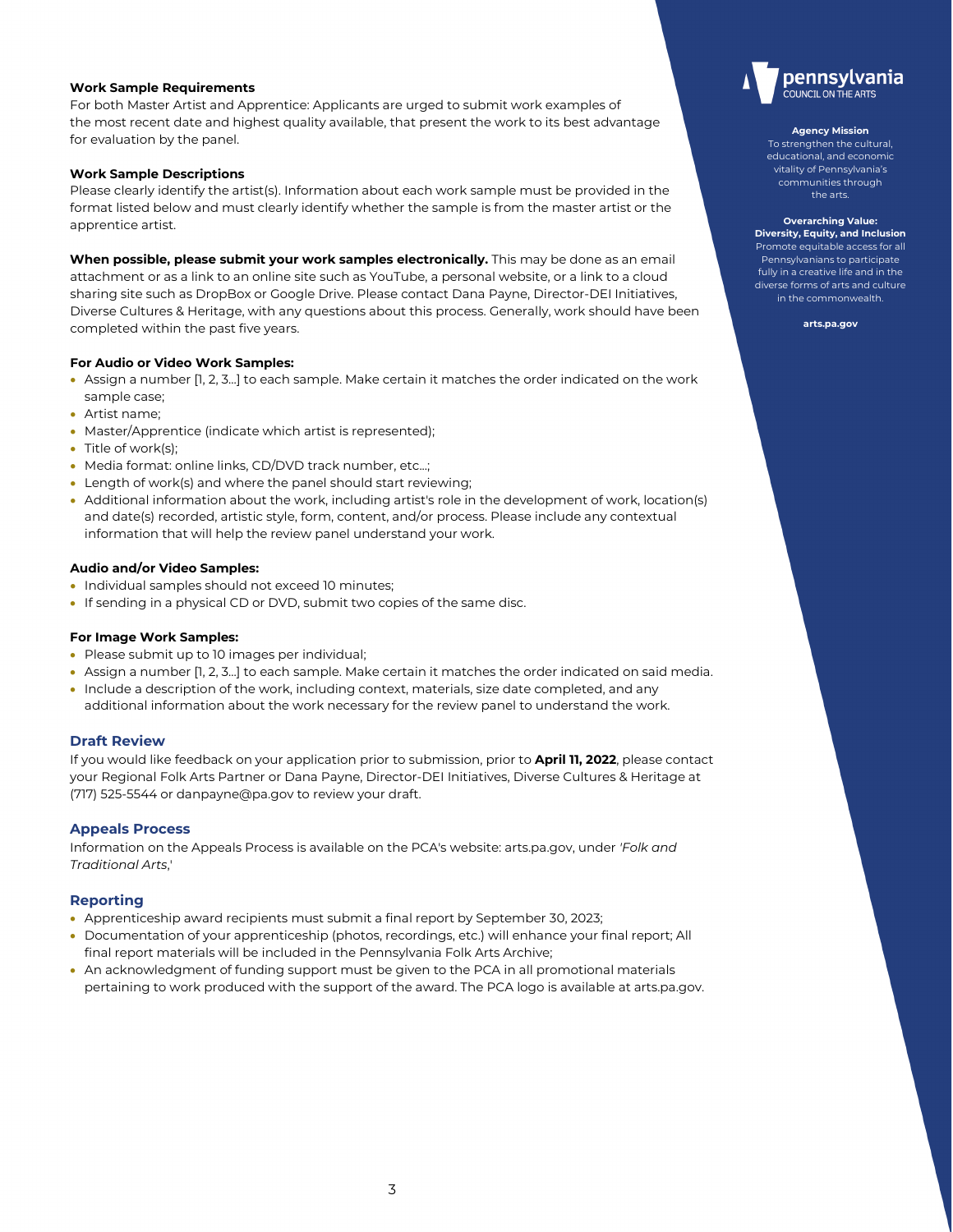# **Required Documents & Attachments for All Applicants**

# **Application Packet**

- General Information (A) and Master Artist Information (B)
- Apprentice Artist Information (C)
- Signatures
- Budget (D)
- Apprenticeship Work Plan
- Description of Work Samples
- Pennsylvania Folklife Archive Permission Form

*Note: The application form must be signed by both master artist and apprentice(s).*

- Master Artist Statement(s)
- Apprentice Artist Statement(s)
- Work Samples (Online Link(s), CD or DVD) Master Artist(s) and Apprentice Artist(s)

# **Application Deadline - April 18, 2022**

## **Electronic submission of applications [is recommended. Su](mailto:PAFolkArts@gmail.com)bmit your full application via email to danpayne@pa.gov**

To submit a hard copy application with supporting materials by mail (postmarked by April 18, 2022), use the address below and notify Dana Payne via email (danpayne@pa.gov) or telephone (717-525-5544).

Pennsylvania Council on the Arts FOLK & TRADITIONAL ARTS APPRENTICESHIP PROGRAM Room 216, Finance Building Harrisburg, PA 17120

**Regional Folk Arts Partner organizations provide technical assistance for artists interested in the Apprenticeship grant program. Please contact the partner organization that serves your community for assistance. Contact info can be found on the following page.**





#### **Agency Mission**

To strengthen the cultural, educational, and economic vitality of Pennsylvania's communities through the arts.

**Overarching Value: Diversity, Equity, and Inclusion** Promote equitable access for all Pennsylvanians to participate fully in a creative life and in the diverse forms of arts and culture in the commonwealth.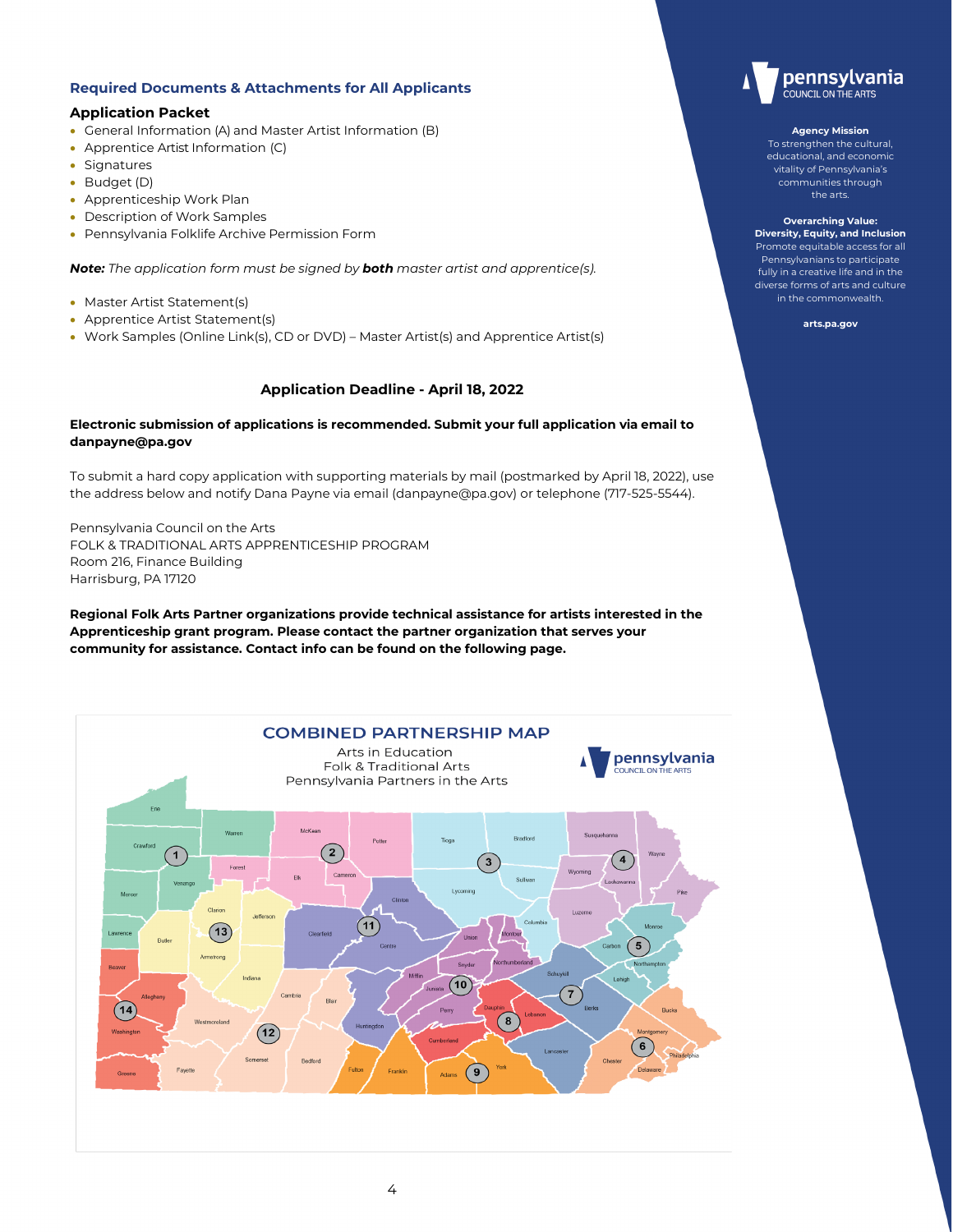# **Folk and Traditional Arts (FTA) Regional Partners**

# **REGION 1**

*Serves: Crawford, Erie, Lawrence, Mercer, Venango, Warren* **FTA: Erie Arts & Culture Web:** [erieartsandculture.org](http://www.erieartsandculture.org/) Contact: Kelly Armor - [kelly@erieartsandculture.org](mailto:kelly@erieartsandculture.org) | 814-452-3427

## **REGION 2**

*Serves: Cameron, Elk, Forest, McKean, Potter*  **FTA: TBD Contact:** Dana Payne – danpayne@pa.gov | 717-525-5544

**REGION 3** *Serves: Bradford, Columbia, Lycoming, Sullivan, Tioga* **FTA: TBD Contact:** Dana Payne – danpayne@pa.gov | 717-525-5544

## **REGION 4**

*Serves: Lackawanna, Luzerne, Pike, Susquehanna, Wayne, Wyoming* **FTA: The Everhart Museum Web:** [everhart-museum.org/](https://everhart-museum.org/) **Contact:** Shanice Edwards – [folkart@everhartmuseum.org](mailto:folkart@everhartmuseum.org) | 570-346-7186

## **REGION 5**

*Serves: Carbon, Lehigh, Monroe, Northampton* **FTA: TBD Contact:** Dana Payne – danpayne@pa.gov | 717-525-5544

## **REGION 6**

*Serves: Bucks, Chester, Delaware, Montgomery, Philadelphia* **FTA: Philadelphia Folklore Project Web:** [folkloreproject.org](http://www.folkloreproject.org/) **Contact:** Naomi Sturm-Wijesinghe – [naomi@folkloreproject.org](mailto:naomi@folkloreproject.org) | 215-726-1106

## **REGION 7**

*Serves: Berks, Lancaster, Schuylkill*  **FTA: Walk In Art Center Web:** [walkinartcenter.org](http://www.walkinartcenter.org/) **Contact:** Jenna Winton – [folklorist@walkinartcenter.com](mailto:folklorist@walkinartcenter.com) | 904-238-2005

## **REGION 8**

*Serves: Cumberland, Dauphin, Lebanon*  **FTA: Susquehanna Folk Music Society Web:** [sfmsfolk.org](http://www.sfmsfolk.org/) **Contact:** Amy Skillman – [amyskillman@gmail.com](mailto:amyskillman@gmail.com) | 717-745-6577

## **REGION 9**

*Serves: Adams, Franklin, Fulton, York*  **FTA: TBD Contact:** Dana Payne – danpayne@pa.gov | 717-525-5544

## **REGION 10**

*Serves: Juniata, Mifflin, Northumberland, Perry, Snyder, Union*  **FTA: Community Partnerships RC&D Web:** [cpartnerships.com](http://www.cpartnerships.com/)  **Contact:** Sam Price – [sprice@cpartnerships.com](mailto:sprice@cpartnerships.com) | 717-248-4901



#### **Agency Mission**

To strengthen the cultural, educational, and economic vitality of Pennsylvania's communities through the arts.

**Overarching Value: Diversity, Equity, and Inclusion** Promote equitable access for all Pennsylvanians to participate fully in a creative life and in the diverse forms of arts and culture in the commonwealth.